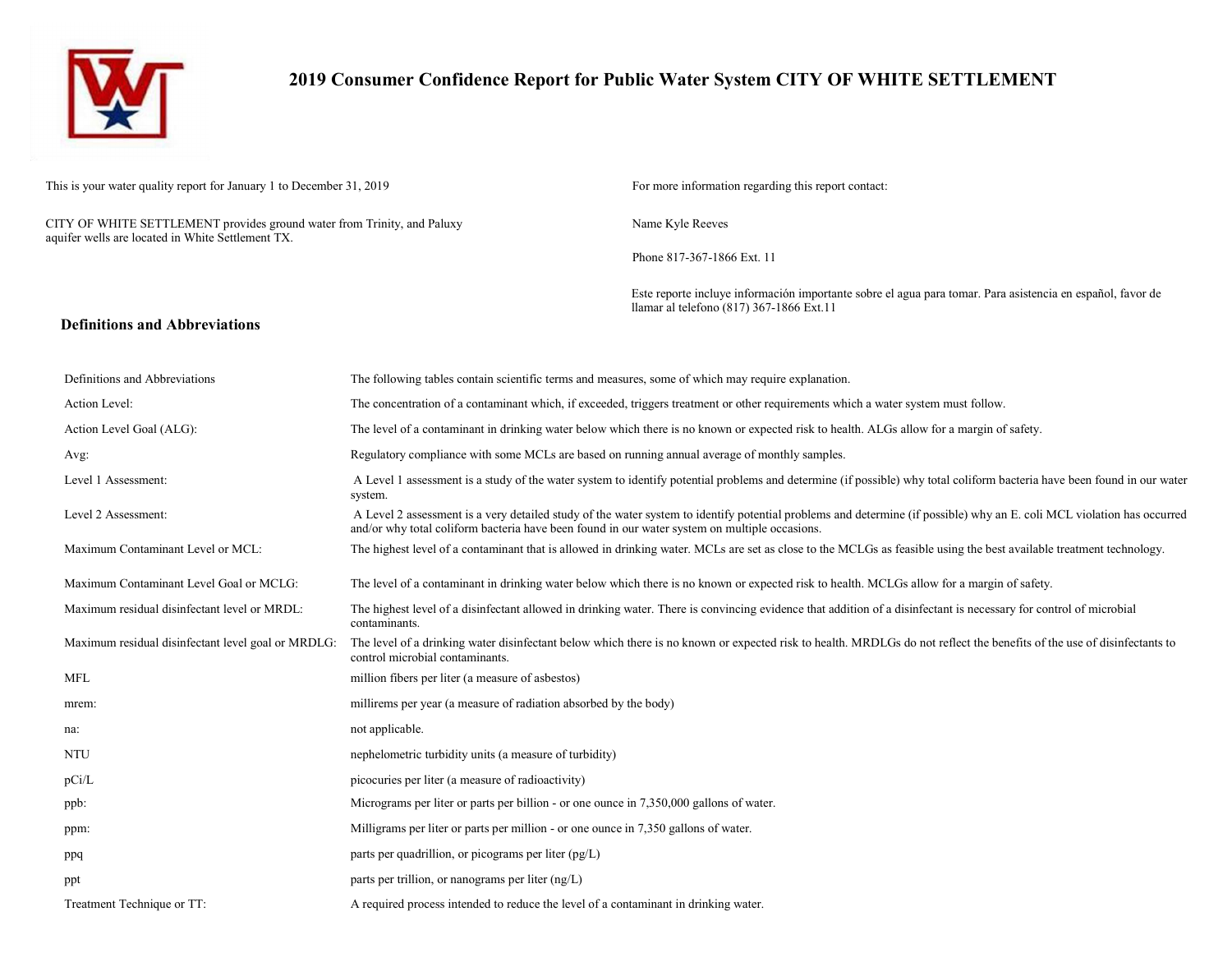## Information about your Drinking Water

The sources of drinking water (both tap water and bottled water) include rivers, lakes, streams, ponds, reservoirs, springs, and wells. As water travels over the surface of the land or through the ground, it dissolves naturally-occurring minerals and, in some cases, radioactive material, and can pick up substances resulting from the presence of animals or from human activity.

Drinking water, including bottled water, may reasonably be expected to contain at least small amounts of some contaminants. The presence of contaminants does not necessarily indicate that water poses a health risk. More information about contaminants and potential health effects can be obtained by calling the

EPA's Safe Drinking Water Hotline at (800) 426-4791.

#### Contaminants that may be present in source water include:

- Microbial contaminants, such as viruses and bacteria, which may come from sewage treatment plants, septic systems, agricultural livestock operations, and wildlife.

- Inorganic contaminants, such as salts and metals, which can be naturally-occurring or result from urban storm water runoff, industrial or domestic wastewater discharges, oil and gas production, mining, or farming.

- Pesticides and herbicides, which may come from a variety of sources such as agriculture, urban storm water runoff, and residential uses.

- Organic chemical contaminants, including synthetic and volatile organic chemicals, which are by-products of industrial processes and petroleum production, and can also come from gas stations, urban storm water runoff, and septic systems.

- Radioactive contaminants, which can be naturally-occurring or be the result of oil and gas production and mining activities.

In order to ensure that tap water is safe to drink, EPA prescribes regulations which limit the amount of certain contaminants in water provided by public water systems. FDA regulations establish limits for contaminants in bottled water which must provide the same protection for public health.

Contaminants may be found in drinking water that may cause taste, color, or odor problems. These types of problems are not necessarily causes for health concerns. For more information on taste, odor, or color of drinking water, please contact the system's business office.

You may be more vulnerable than the general population to certain microbial contaminants, such as Cryptosporidium, in drinking water. Infants, some elderly, or immunocompromised persons such as those undergoing chemotherapy for cancer; persons who have undergone organ transplants; those who are undergoing treatment with steroids; and people with HIV/AIDS or other immune system disorders, can be particularly at risk from infections. You should seek advice about drinking water from your physician or health care providers. Additional guidelines on appropriate means to lessen the risk of infection by Cryptosporidium are available from the Safe Drinking Water Hotline (800-426-4791).

If present, elevated levels of lead can cause serious health problems, especially for pregnant women and young children. Lead in drinking water is primarily from materials and components associated with service lines and home plumbing. We are responsible for providing high quality drinking water, but we cannot control the variety of materials used in plumbing components. When your water has been sitting for several hours, you can minimize the potential for lead exposure by flushing your tap for 30 seconds to 2 minutes before using water for drinking or cooking. If you are concerned about lead in your water, you may wish to have your water tested. Information on lead in drinking water, testing methods, and steps you can take to minimize exposure is available from the Safe Drinking Water Hotline or at http://www.epa.gov/safewater/lead.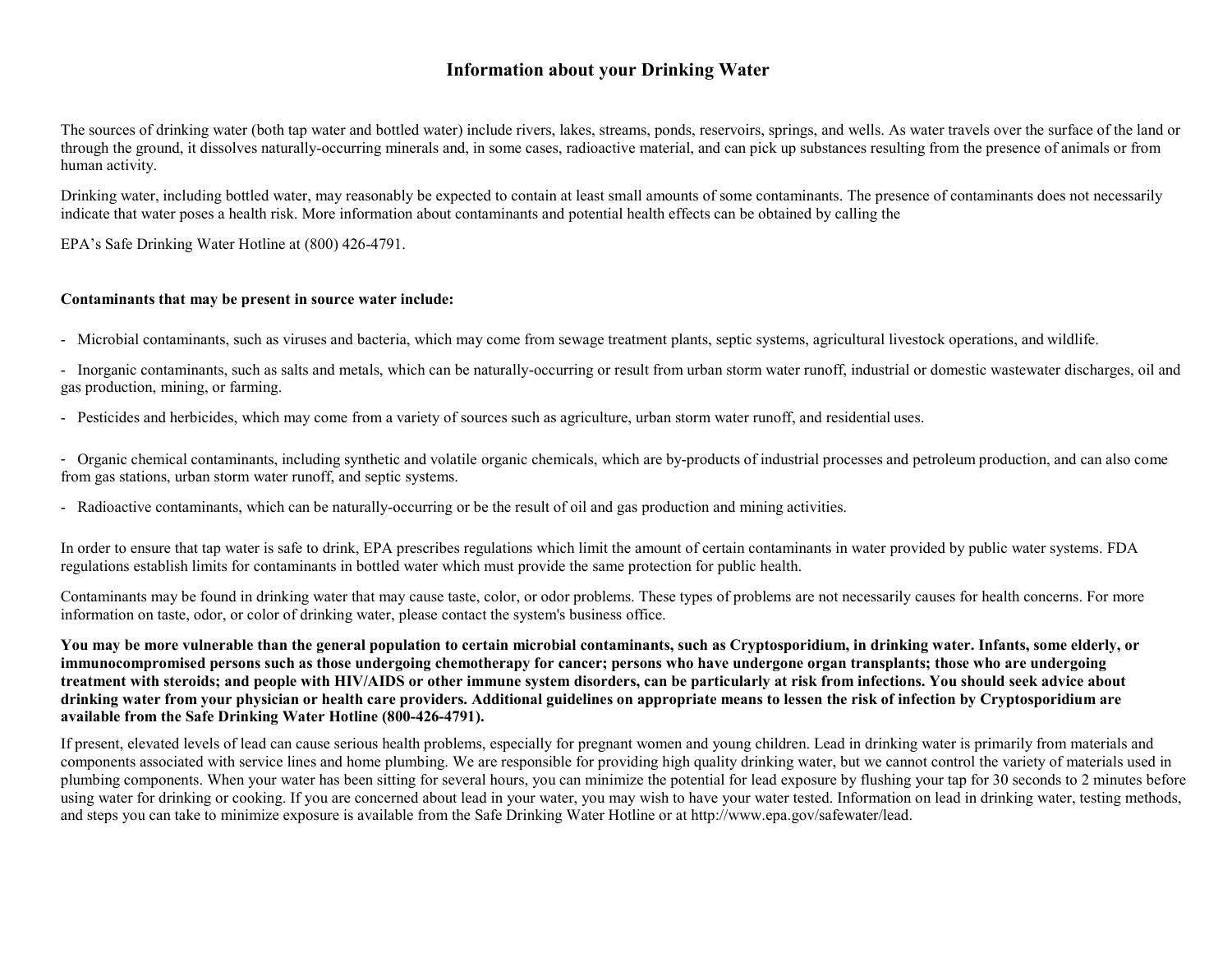#### Information about Source Water

CITY OF WHITE SETTLEMENT (PWS #2200081) provides ground water and purchased surface water from the City of Fort Worth. The City of Fort Worth provides purchased surface water from Lake Worth, Eagle Mountain Lake, Lake Bridgeport, Richland Chambers Reservoir, Cedar Creek Reservoir, Lake Benbrook and Clear Fork Trinity River, located in various counties including, Tarrant County, Wise County, Richland County, Morrow County, Parker County, Henderson County and Kaufman County. The City of White Settlement also draws water from seven (7) groundwater wells from within the city limits from the Paluxy and Trinity aquifers. Contaminant's that were tested for during the calendar year, and/or detected in the provider's water for 2018 (TTHM, HAA5, Lead and Copper, Coliforms (information is listed in tables below).

TCEQ completed an assessment of your source water, and results indicate that some of our sources are susceptible to certain contaminants. The sampling requirements for your water system is based on this susceptibility and previous sample data. Any detection's of these contaminants will be found in this Consumer Confidence Report.

For additional info and opportunities for public participation in discussions about water quality. Council Meeting on the first Tuesday of each month at City Hall.

For more information on source water assessments and protection efforts at our system contact Kyle Reeves 817-367-1866 Ext. 11

| <b>Lead and Copper</b> | Date Sampled | MCLG | <b>Action Level (AL)</b> | 90th Percentile | # Sites Over AL | <b>Units</b> | Violation | <b>Likely Source of Contamination</b>                                                                         |
|------------------------|--------------|------|--------------------------|-----------------|-----------------|--------------|-----------|---------------------------------------------------------------------------------------------------------------|
| Copper                 | 2019         | L.1  |                          | 0.43            |                 | ppm          |           | Erosion of natural deposits; Leaching from wood<br>preservatives; Corrosion of household plumbing<br>svstems. |
| Lead                   | 2019         |      |                          |                 |                 | ppb          |           | Corrosion of household plumbing systems;<br>Erosion of natural deposits.                                      |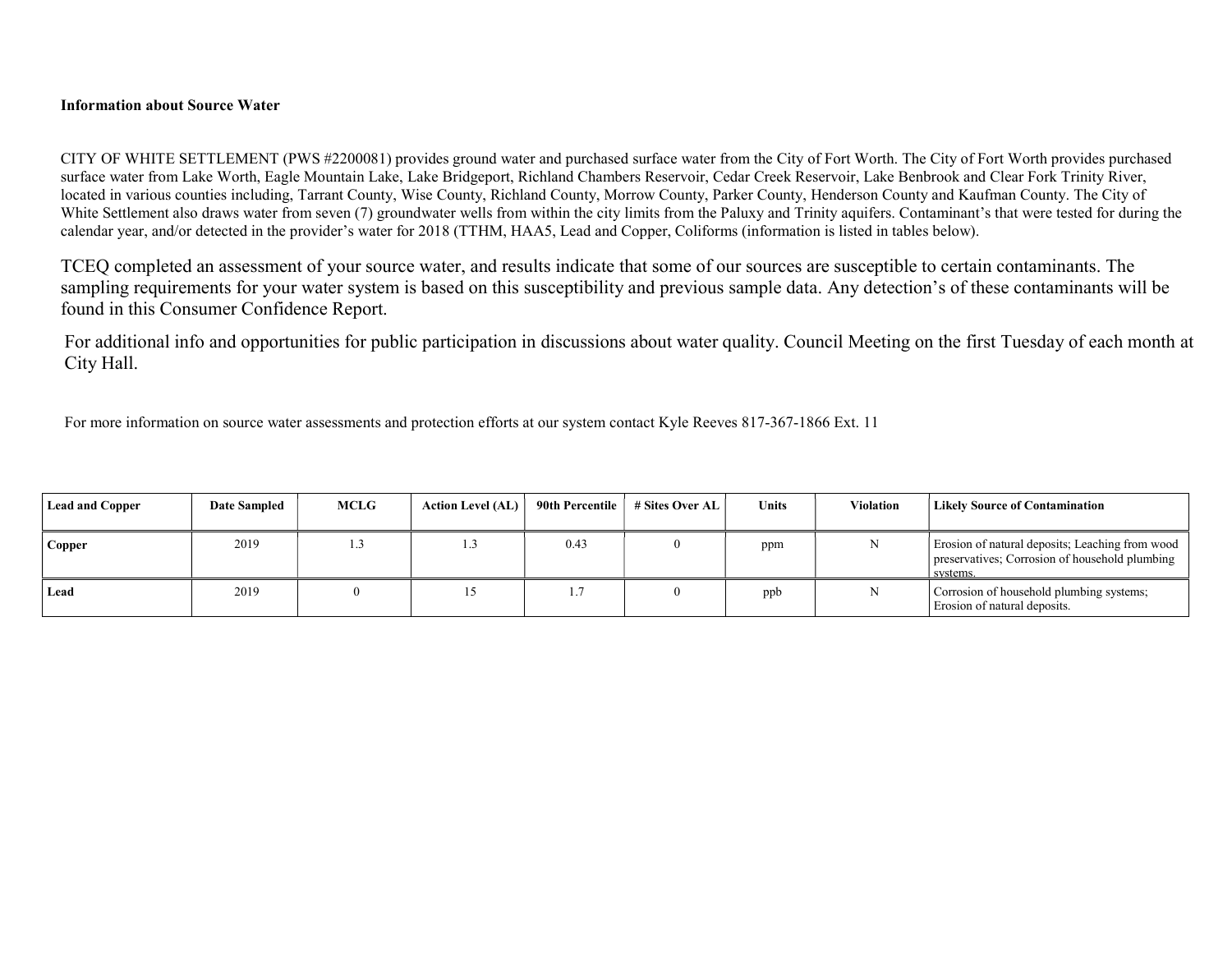# 2019 Water Quality Test Results

| <b>Disinfection By-Products</b> | <b>Collection Date</b> | <b>Highest Level</b><br><b>Detected</b> | <b>Range of Individual</b><br>Samples | <b>MCLG</b> | <b>MCL</b> | <b>Units</b> | Violation | <b>Likely Source of Contamination</b> |
|---------------------------------|------------------------|-----------------------------------------|---------------------------------------|-------------|------------|--------------|-----------|---------------------------------------|
|                                 |                        |                                         |                                       |             |            |              |           |                                       |

| Haloacetic Acids (HAA5)      | 2019 |    | $5 - 12$     | No goal for the<br>total | 60 | ppb | By-product of drinking water disinfection. |
|------------------------------|------|----|--------------|--------------------------|----|-----|--------------------------------------------|
|                              |      |    |              |                          |    |     |                                            |
| Total Trihalomethanes (TTHM) | 2019 | 14 | $5.2 - 21.6$ | No goal for the<br>total | 80 | ppb | By-product of drinking water disinfection. |

'\* The value in the Highest Level or Average Detected column is the highest average of all HAA5 sample results collected at a location over a year'

'\* The value in the Highest Level or Average Detected column is the highest average of all TTHM sample results collected at a location over a year

| <b>Inorganic Contaminants</b>           | <b>Collection Date</b> | <b>Highest Level</b><br><b>Detected</b> | <b>Range of Individual</b><br><b>Samples</b> | <b>MCLG</b> | <b>MCL</b> | <b>Units</b> | <b>Violation</b> | <b>Likely Source of Contamination</b>                                                                                            |
|-----------------------------------------|------------------------|-----------------------------------------|----------------------------------------------|-------------|------------|--------------|------------------|----------------------------------------------------------------------------------------------------------------------------------|
| <b>Barium</b>                           | 2019                   | 0.07                                    | $0.05 - 0.07$                                |             |            | ppm          | N                | Discharge of drilling wastes; Discharge from metal<br>refineries; Erosion of natural deposits.                                   |
| <b>Chromium</b>                         | 2019                   | 2.1                                     | $0 - 2.1$                                    | 100         | 100        | ppb          | N                | Discharge from steel and pulp mills; Erosion of<br>natural deposits.                                                             |
| <b>Fluoride</b>                         | 08/02/2017             | 1.26                                    | $1.26 - 1.26$                                |             | 4.0        | ppm          | N                | Erosion of natural deposits; Water additive which<br>promotes strong teeth; Discharge from fertilizer and<br>aluminum factories. |
| Nitrate [measured as<br><b>Nitrogen</b> | 2019                   | 0.367                                   | $0.0153 - 0.367$                             | 10          | 10         | ppm          | N                | Runoff from fertilizer use; Leaching from septic<br>tanks, sewage; Erosion of natural deposits.                                  |
| <b>Nitrite [measured as Nitrogen]</b>   | 01/26/2015             | 0.0605                                  | $0 - 0.0605$                                 |             |            | ppm          | N                | Runoff from fertilizer use; Leaching from septic<br>tanks, sewage; Erosion of natural deposits.                                  |

| <b>Radioactive Contaminants</b>            | <b>Collection Date</b> | <b>Highest Level</b><br>Detected | <b>Range of Individual</b><br><b>Samples</b> | MCLG | <b>MCL</b> | Units | <b>Violation</b> | <b>Likely Source of Contamination</b> |
|--------------------------------------------|------------------------|----------------------------------|----------------------------------------------|------|------------|-------|------------------|---------------------------------------|
| <b>Combined Radium 226/228</b>             | 05/03/2017             | 1.5                              | $0 - 1.5$                                    |      |            | pCi/L | N                | Erosion of natural deposits.          |
| Gross alpha excluding radon<br>and uranium | 08/02/2017             | 3.1                              | $3.1 - 3.1$                                  |      | 15         | pCi/L | N                | Erosion of natural deposits.          |